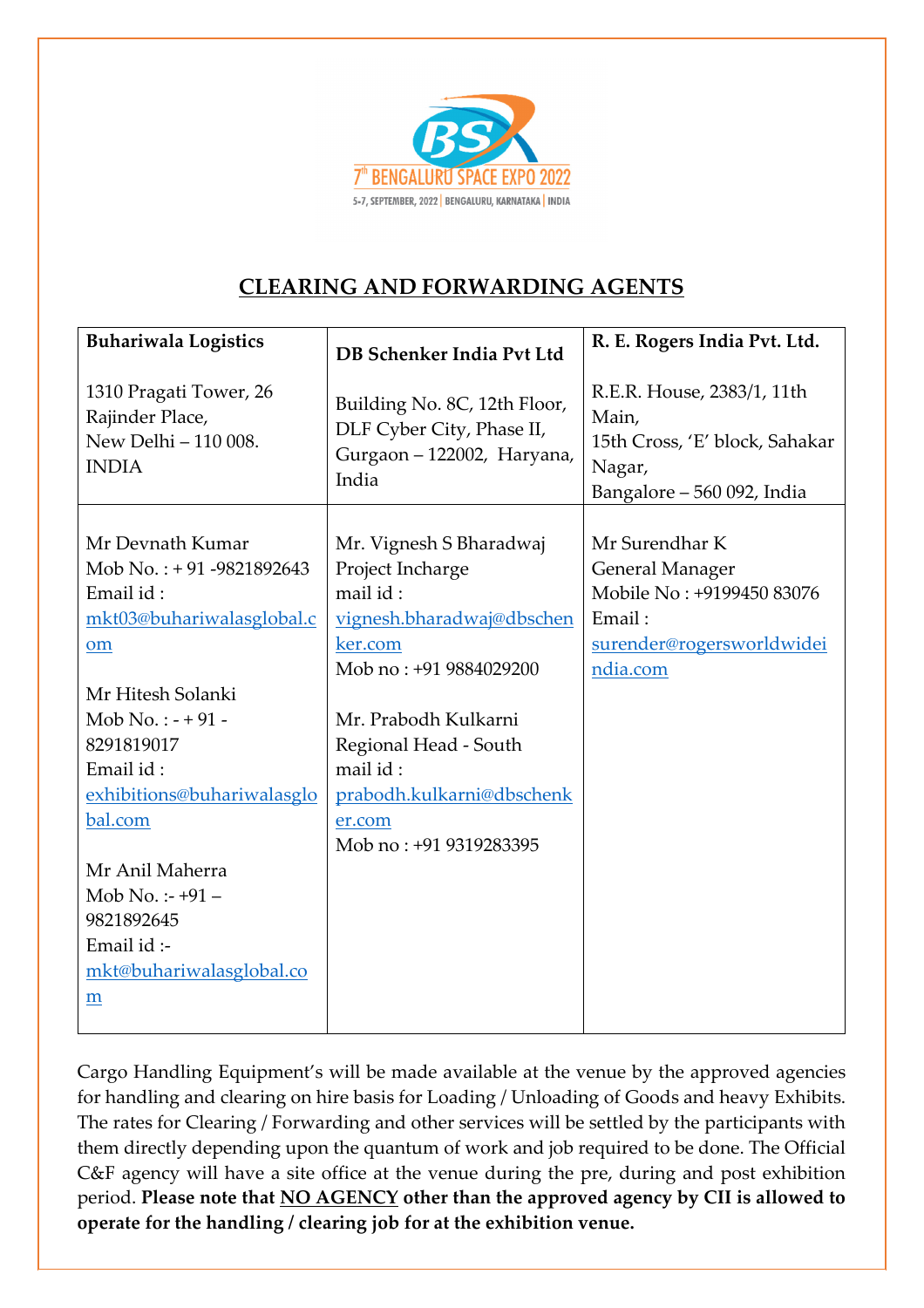Exhibitors are requested to contact them for obtaining names, addresses, etc. of their associates in their areas. Official clearing and forwarding agent will offer to Exhibitors information  $\&$ assistance in respect of

- (i) customs- import and export formalities
- (ii) Octroi exemption & formalities
- (iii) Repacking & re-export
- (iv) Warehousing. It is suggested that Exhibitors discuss their requirements with official agent and enter into comprehensive arrangements.

The Exhibitors should pay the concerned agency directly for their services. Hire of labour from an outside agency will not be allowed in the exhibition venue.

Normally cases weighing up to 50 kgs will be allowed to be hand carried by the Exhibitors themselves. However, handling of heavier exhibit cases will have to be entrusted to the approved agency only. At the time for setting up and movement of Exhibits, it is suggested that Exhibitors adhere to the programme prepared for the movement of exhibits by approved agency.

## TERMS AND CONDITIONS

- It is compulsory on part of the Exhibitors to Use Services of Approved Handling Agents at the Exhibition Venue. The packages which can be easily carried in Hand (package not exceeding 50 kg each) can be handled by the Exhibitors on their own, if they wish to do so.
- Exhibitors should advise transporters to carry "Weigh Bridge Certificate" so that, there can be proper assessment of the weight to be handled by the agency.
- Exhibitors should send product leaflets along with the packing list to the approved agencies to enable them to study the product in advance for proper handling at venue.
- Charges for storage of empty cases are for the entire duration of the show.
- The exhibitors are not allowed to order equipment for assembly & erection work from outside.
- For volume shipments 1CBM 335 Kgs.
- In case the machine is bare on the base, the removal of the base would be treated as unpacking & would be charged accordingly.
- Please note that all mechanical handling equipment will be made available on venue on Prior intimation and requirement only.